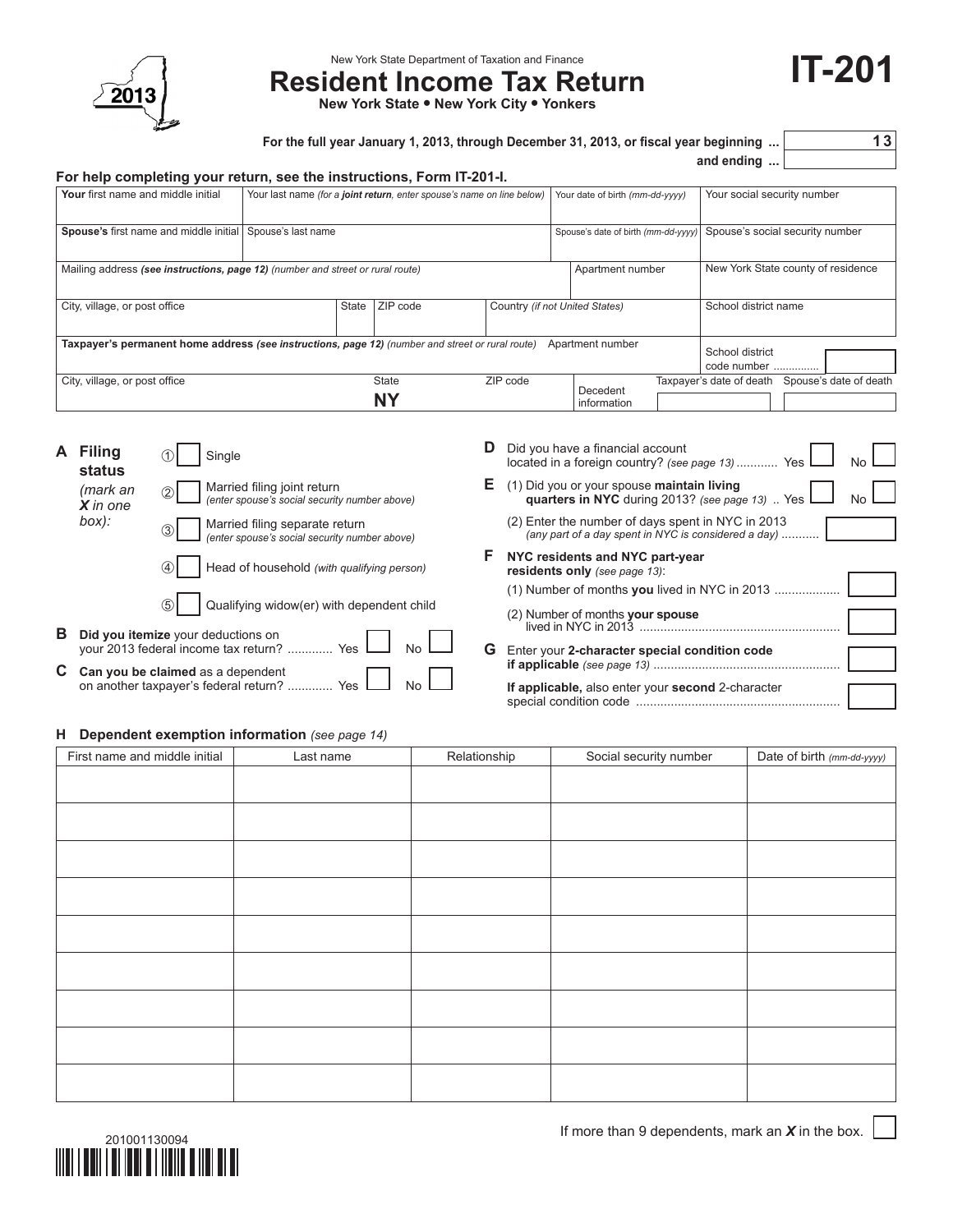### **Federal income and adjustments** *(see page 14)* **Whole dollars only**

|                                                                                                                             |      | whole dollars only |
|-----------------------------------------------------------------------------------------------------------------------------|------|--------------------|
|                                                                                                                             |      | .00 <sub>1</sub>   |
|                                                                                                                             |      | .00                |
|                                                                                                                             |      | .00                |
| 4 Taxable refunds, credits, or offsets of state and local income taxes (also enter on line 25)                              |      | .00                |
|                                                                                                                             |      | .00                |
| 6 Business income or loss (submit a copy of federal Schedule C or C-EZ, Form 1040)                                          |      | .00                |
| 7 Capital gain or loss (if required, submit a copy of federal Schedule D, Form 1040)                                        |      | .00                |
|                                                                                                                             | 8    | .00                |
| 9 Taxable amount of IRA distributions. If received as a beneficiary, mark an $X$ in the box $\dots$                         | 9    | .00                |
| 10 Taxable amount of pensions and annuities. If received as a beneficiary, mark an $X$ in the box                           | 10   | .00                |
| 11 Rental real estate, royalties, partnerships, S corporations, trusts, etc. (submit copy of federal Schedule E, Form 1040) | ∣ 11 | .00                |

| .00                                                                     |    |                  |
|-------------------------------------------------------------------------|----|------------------|
|                                                                         | 13 | .00              |
|                                                                         | 14 | .00              |
|                                                                         | 15 | .00 <sup>1</sup> |
| <b>16</b> Other income (see page 14)   Identify:                        | 16 | .00              |
|                                                                         | 17 | $.00^{\circ}$    |
| <b>18</b> Total federal adjustments to income (see page 14)   Identify: | 18 | .00'             |
|                                                                         |    | .00 <sub>1</sub> |

## **New York additions** *(see page 14)*

| 20 Interest income on state and local bonds and obligations (but not those of NYS or its local governments) | 20 | .001             |
|-------------------------------------------------------------------------------------------------------------|----|------------------|
| 21 Public employee 414(h) retirement contributions from your wage and tax statements (see page 15) 21       |    | .00              |
|                                                                                                             | 22 | .00              |
| 23 Other (see page 16) $\vert$ Identify:                                                                    | 23 | .00 <sub>1</sub> |
| 24 Add lines 19 through 23                                                                                  | 24 | .00              |

#### **New York subtractions** *(see page 19)*

| 25 Taxable refunds, credits, or offsets of state and local income taxes (from line 4)    | 25   | .00. |    |                  |
|------------------------------------------------------------------------------------------|------|------|----|------------------|
| <b>26</b> Pensions of NYS and local governments and the federal government (see page 19) | 26   | .00. |    |                  |
| 27 Taxable amount of social security benefits (from line 15)    27                       |      | .00  |    |                  |
|                                                                                          | 28   | .00  |    |                  |
| 29 Pension and annuity income exclusion (see page 19)                                    | . 29 | .00. |    |                  |
| 30 New York's 529 college savings program deduction/earnings                             | 30   | .00. |    |                  |
| 31 Other (see page 20) $\vert$ <i>Identify:</i>                                          | 31   | .00. |    |                  |
| 32 Add lines 25 through 31                                                               |      |      | 32 | .001             |
|                                                                                          |      |      | 33 | .00 <sub>1</sub> |

#### **Standard deduction or itemized deduction** *(see page 24)*

| 34 Enter your standard deduction (table on page 24) or your itemized deduction (from Form IT-201-D) |    |        |  |  |  |
|-----------------------------------------------------------------------------------------------------|----|--------|--|--|--|
| $\sqrt{\frac{34}{15}}$<br>Mark an $X$ in the appropriate box: <b>Standard</b> - or -                |    | -00    |  |  |  |
| 35 Subtract line 34 from line 33 (if line 34 is more than line 33, leave blank)                     | 35 | .00    |  |  |  |
| 36 Dependent exemptions (not the same as total federal exemptions; see page 24)                     | 36 | 000.00 |  |  |  |
| 37 Taxable income (subtract line 36 from line 35)                                                   |    | .001   |  |  |  |

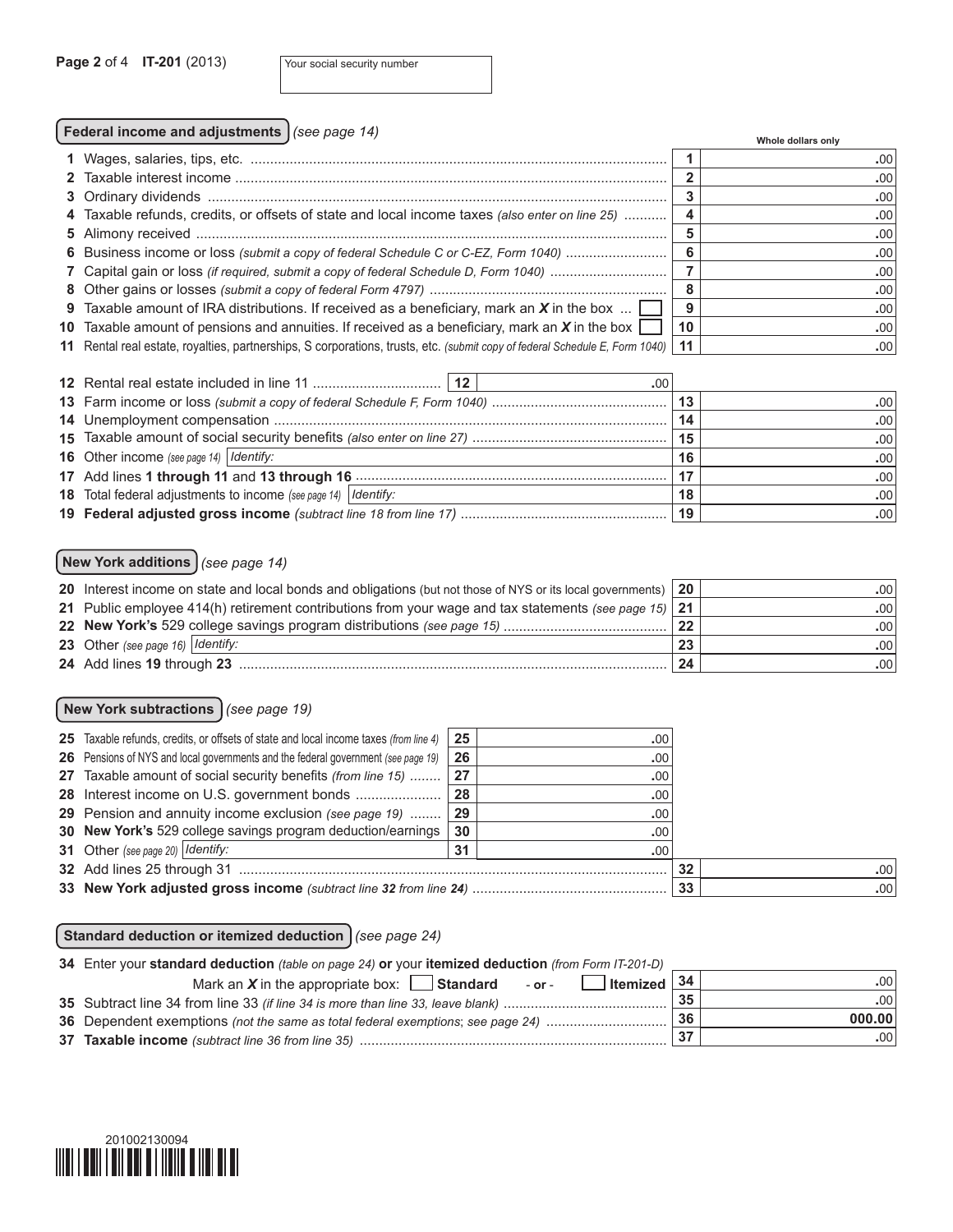| Tax computation, credits, and other taxes $\int$ (see page 25) |  |
|----------------------------------------------------------------|--|
|----------------------------------------------------------------|--|

|                                                                                        |      | 38 | .00              |
|----------------------------------------------------------------------------------------|------|----|------------------|
| 39 NYS tax on line 38 amount (see page 25 and Tax computation on pages 57, 58, and 59) |      | 39 | .00              |
|                                                                                        | .00  |    |                  |
|                                                                                        | .00  |    |                  |
| 42 Other NYS nonrefundable credits (Form IT-201-ATT, line 7)   42                      | .00. |    |                  |
|                                                                                        |      | 43 | .00 <sub>1</sub> |
|                                                                                        |      | 44 | .00 <sub>1</sub> |
|                                                                                        |      | 45 | .00 <sub>1</sub> |
|                                                                                        |      |    | .001             |

#### **New York City and Yonkers taxes, credits, and tax surcharges**

| 47 NYC resident tax on line 38 amount (see page 26)                             | 47 | .00 |    |                                                      |
|---------------------------------------------------------------------------------|----|-----|----|------------------------------------------------------|
| 48 NYC household credit (page 26, table 4, 5, or 6)                             | 48 | .00 |    |                                                      |
| 49 Subtract line 48 from line 47 (if line 48 is more than                       |    |     |    |                                                      |
|                                                                                 | 49 | .00 |    |                                                      |
| <b>50</b> Part-year NYC resident tax (Form IT-360.1)                            | 50 | .00 |    | See instructions on                                  |
| 51 Other NYC taxes (Form IT-201-ATT, line 34)                                   | 51 | .00 |    | pages 26, 27, and 28 to<br>compute New York City and |
|                                                                                 | 52 | .00 |    | Yonkers taxes, credits, and                          |
| 53 NYC nonrefundable credits (Form IT-201-ATT, line 10)                         | 53 | .00 |    | tax surcharges.                                      |
| 54 Subtract line 53 from line 52 (if line 53 is more than                       |    |     |    |                                                      |
|                                                                                 | 54 | .00 |    |                                                      |
| 55 Yonkers resident income tax surcharge (see page 28)                          | 55 | .00 |    |                                                      |
| 56 Yonkers nonresident earnings tax (Form Y-203)                                | 56 | .00 |    |                                                      |
| 57 Part-year Yonkers resident income tax surcharge (Form IT-360.1) 57           |    | .00 |    |                                                      |
| 58 Total New York City and Yonkers taxes / surcharges (add lines 54 through 57) |    |     | 58 | .00                                                  |
|                                                                                 |    |     |    |                                                      |
|                                                                                 |    |     | 59 | .00                                                  |
|                                                                                 |    |     |    |                                                      |

#### **Voluntary contributions** *(see page 30)*

|                                                                                            |  | 60a | .00              |  |  |  |  |  |
|--------------------------------------------------------------------------------------------|--|-----|------------------|--|--|--|--|--|
| 60b                                                                                        |  |     | .00              |  |  |  |  |  |
| 60c                                                                                        |  |     | .00              |  |  |  |  |  |
| 60d                                                                                        |  | 60d | .00.             |  |  |  |  |  |
|                                                                                            |  |     | .00.             |  |  |  |  |  |
| 60f                                                                                        |  | 60f | .00              |  |  |  |  |  |
|                                                                                            |  | 60g | .00              |  |  |  |  |  |
| 60h                                                                                        |  |     | .00              |  |  |  |  |  |
| 60i                                                                                        |  | 60i | .00              |  |  |  |  |  |
|                                                                                            |  |     | .00.             |  |  |  |  |  |
|                                                                                            |  |     | .00 <sub>1</sub> |  |  |  |  |  |
| 61 Total New York State, New York City, and Yonkers taxes, sales or use tax, and voluntary |  |     |                  |  |  |  |  |  |
|                                                                                            |  |     | .001             |  |  |  |  |  |